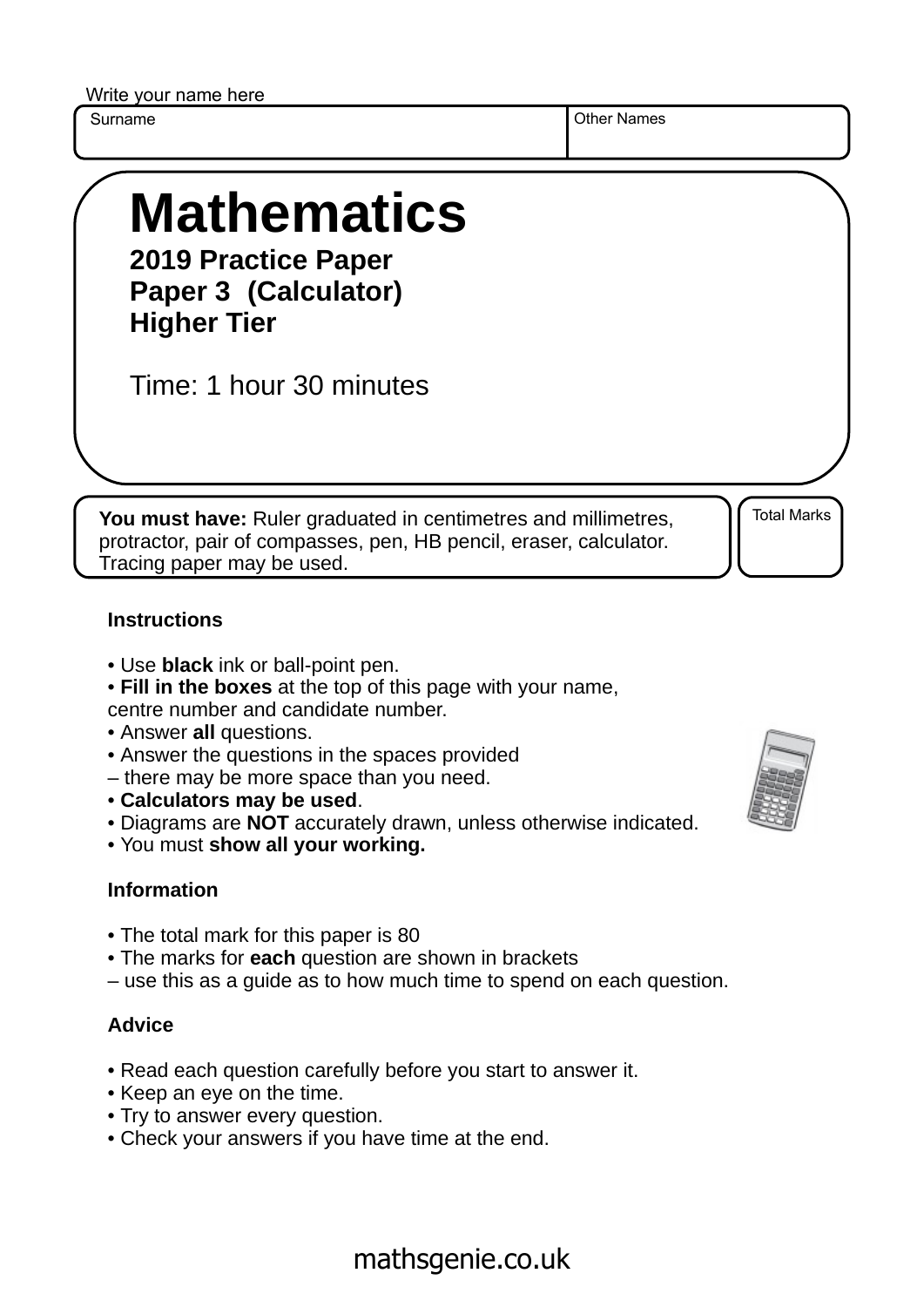**1**   $\mathcal{E}$  = {even numbers between 1 and 31}  $A = \{2, 4, 8, 14, 18, 22, 28\}$  $B = \{8, 10, 16, 18, 22, 30\}$ 

(a) Complete the Venn diagram to represent this information.



A number is chosen at random from the universal set,  $\mathcal E$ 

(b) What is the probability that the number is in the set  $A \cup B$ ?

**(Total for question 1 is 6 marks)** …..............................................… (2)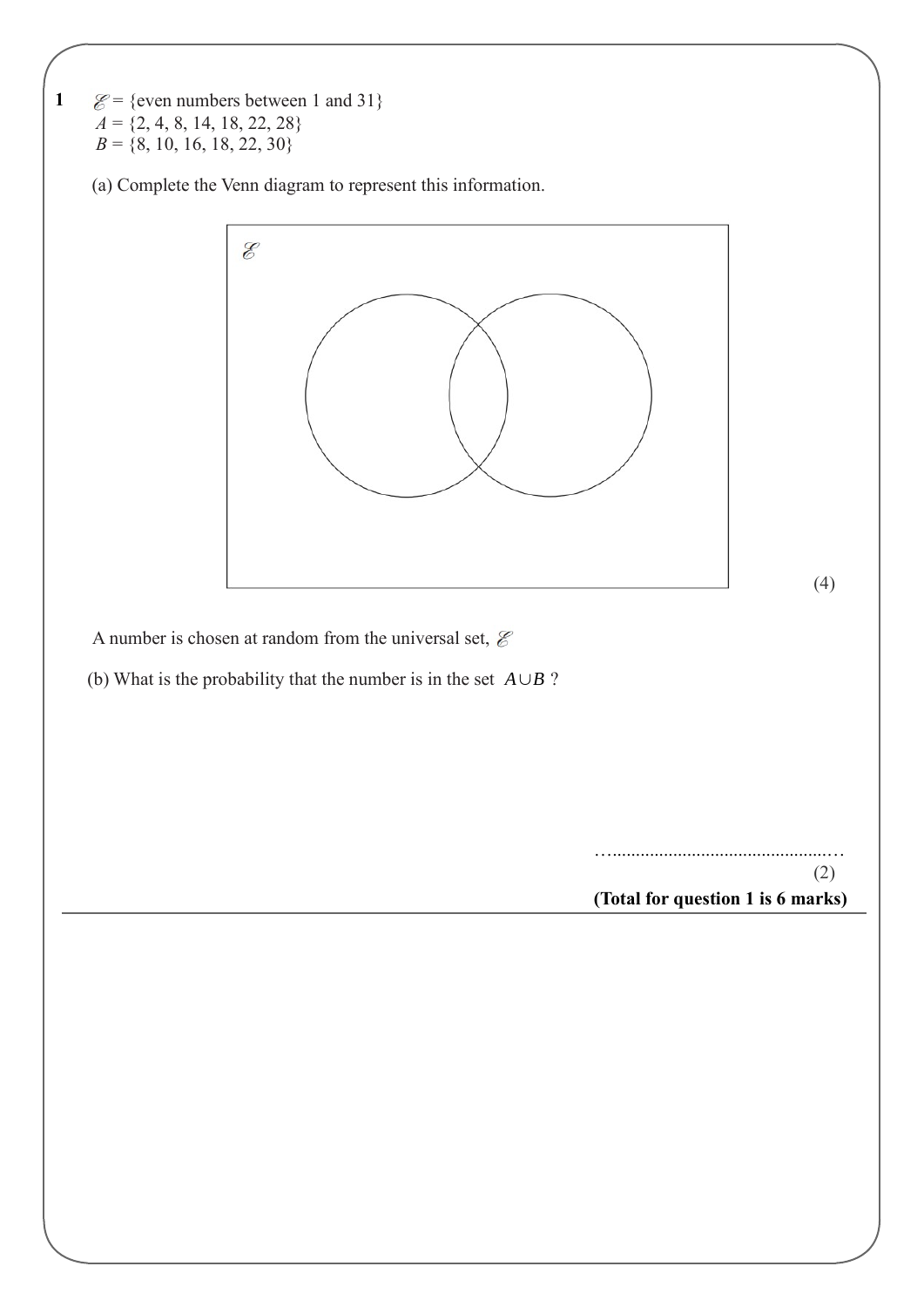

..................................…%

(1)

**2** The frequency table shows the time taken for 100 people to travel to an event.

(a) Find the percentage of people that travelled for more than 30 minutes to the event



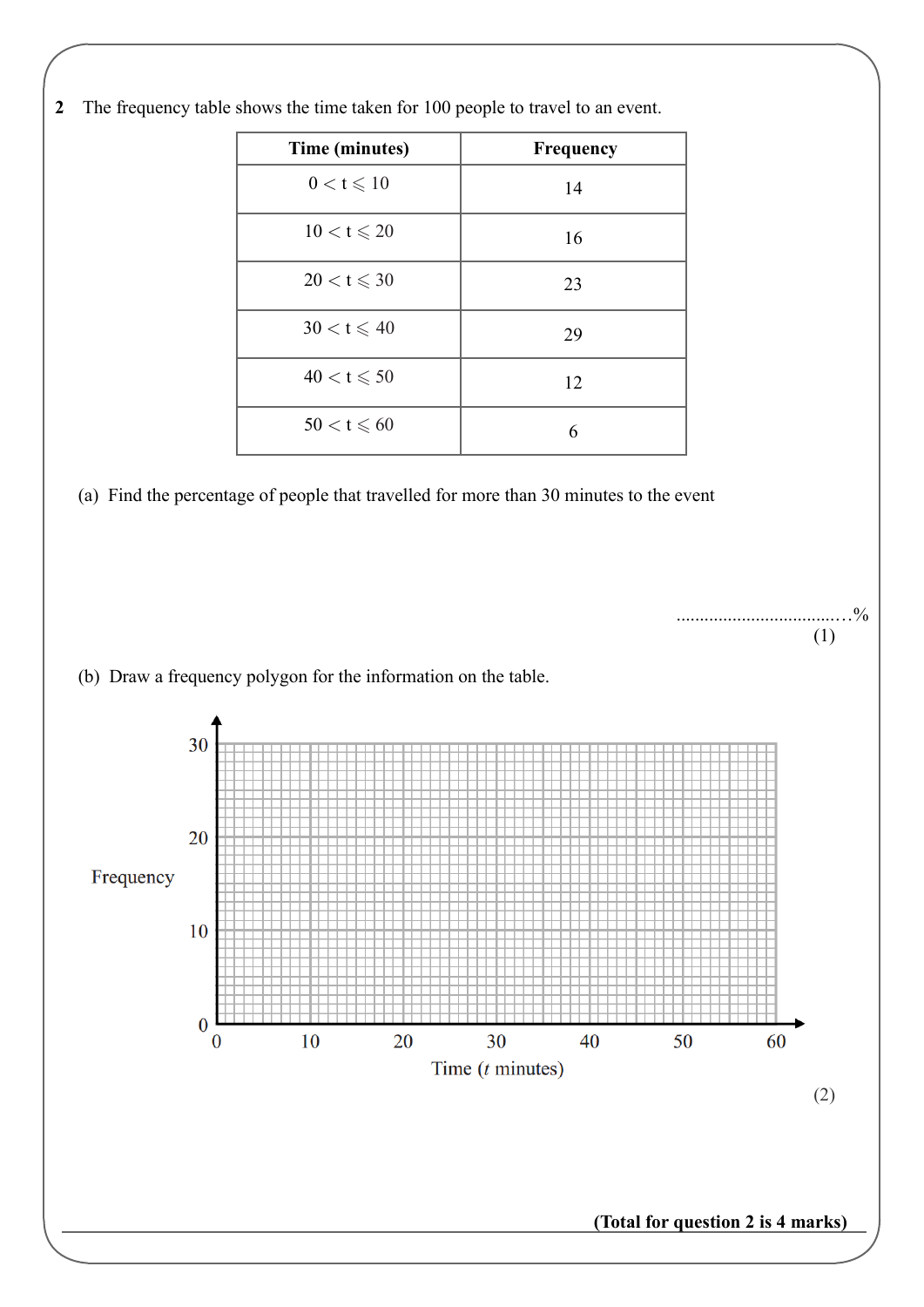| $\mathbf{3}$            | (a) Find the reciprocal of 8                                                |
|-------------------------|-----------------------------------------------------------------------------|
|                         |                                                                             |
|                         |                                                                             |
|                         |                                                                             |
|                         | (1)                                                                         |
|                         | (b) Use your calculator to work out $(2 \cos 40^\circ + 3 \sin 25^\circ)^3$ |
|                         | Write down all the figures on your calculator display.                      |
|                         |                                                                             |
|                         |                                                                             |
|                         |                                                                             |
|                         |                                                                             |
|                         | (2)                                                                         |
|                         | (Total for question 3 is 3 marks)                                           |
| $\overline{\mathbf{4}}$ | Solve the simultaneous equations                                            |
|                         | $2x + 5y = 2$<br>$7x - 4y = -1$                                             |
|                         |                                                                             |
|                         |                                                                             |
|                         |                                                                             |
|                         |                                                                             |
|                         |                                                                             |
|                         |                                                                             |
|                         |                                                                             |
|                         |                                                                             |
|                         |                                                                             |
|                         |                                                                             |
|                         | (Total for question 4 is 3 marks)                                           |
|                         |                                                                             |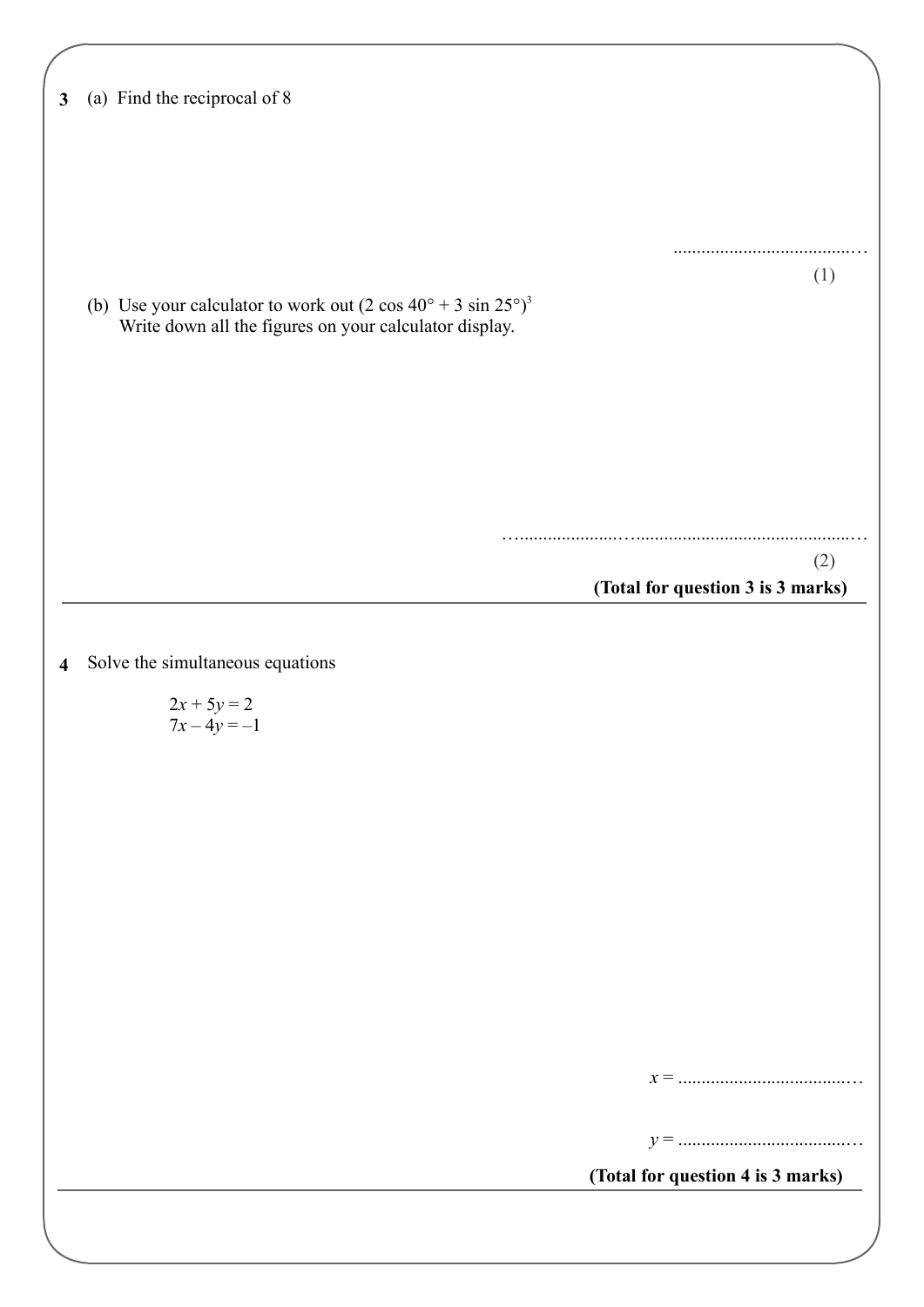| $\overline{\mathbf{5}}$ | A is the point with coordinates $(3, 8)$<br>B is the point with coordinates $(x, 13)$ |                                   |
|-------------------------|---------------------------------------------------------------------------------------|-----------------------------------|
|                         | The gradient of AB is 2.5<br>Work out the value of $x$                                |                                   |
|                         |                                                                                       |                                   |
|                         |                                                                                       |                                   |
|                         |                                                                                       |                                   |
|                         |                                                                                       |                                   |
|                         |                                                                                       | (Total for question 5 is 2 marks) |
| 6                       | (a) Olivia is going to invest some money for 5 years.                                 |                                   |
|                         | She can choose from two options:                                                      |                                   |
|                         | Investment A: 2.7% compound interest per annum                                        |                                   |
|                         | Investment B: 2.8% simple interest per annum                                          |                                   |
|                         | Which investment should Olivia choose<br>You must show your working.                  |                                   |
|                         |                                                                                       |                                   |
|                         |                                                                                       |                                   |
|                         |                                                                                       |                                   |
|                         |                                                                                       |                                   |
|                         |                                                                                       |                                   |
|                         |                                                                                       |                                   |
|                         |                                                                                       |                                   |
|                         |                                                                                       |                                   |
|                         |                                                                                       |                                   |
|                         |                                                                                       |                                   |
|                         |                                                                                       |                                   |

**(Total for question 6 is 4 marks)**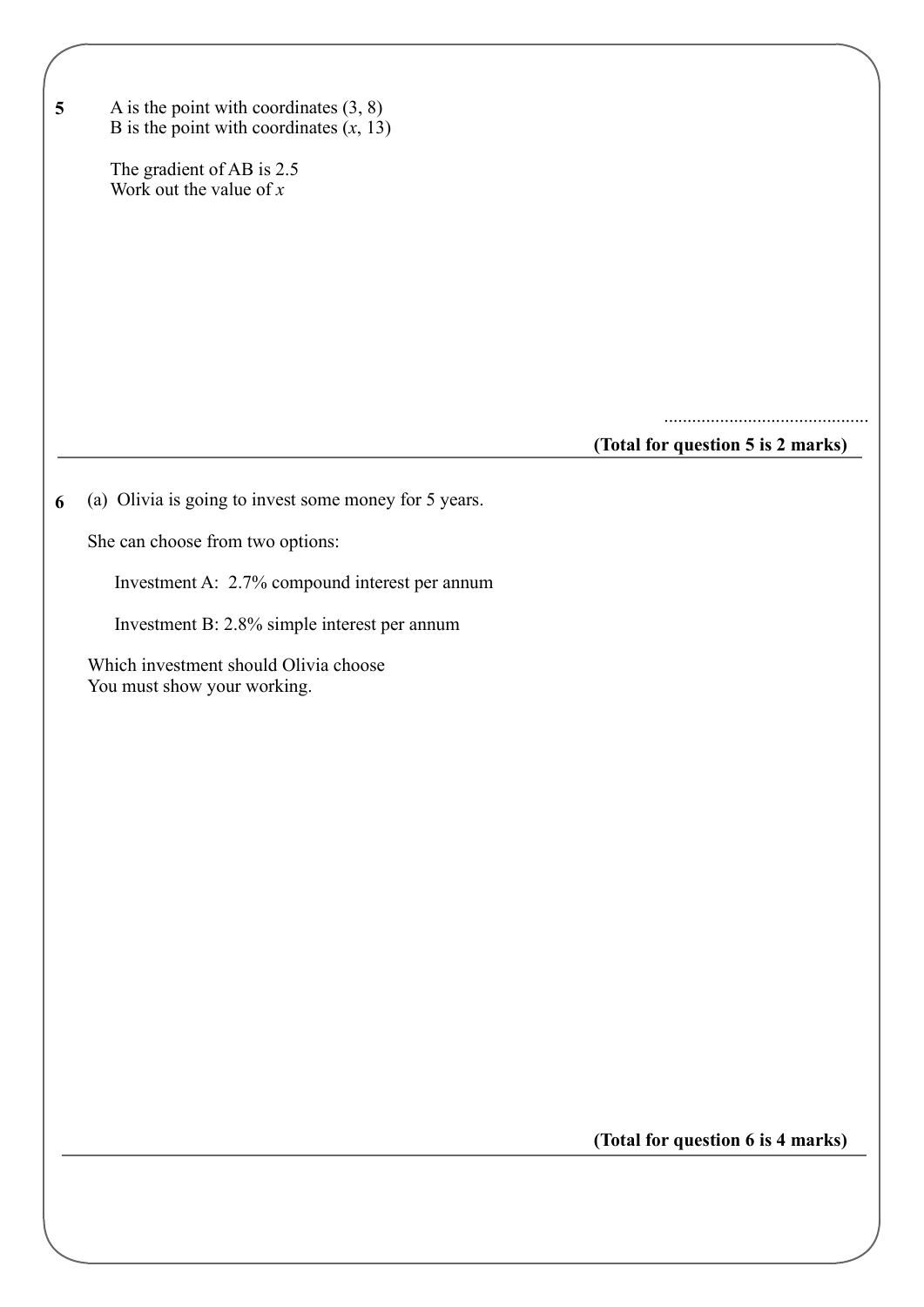**7** The exchange rate in London is  $£1 = $1.31$ 

The exchange rate in New York is  $$1 = £0.79$ 

Bernie wants to change some pounds into dollars.

 In which of these cities would Bernie get the most dollars? You must show your working.

**(Total for question 7 is 3 marks)**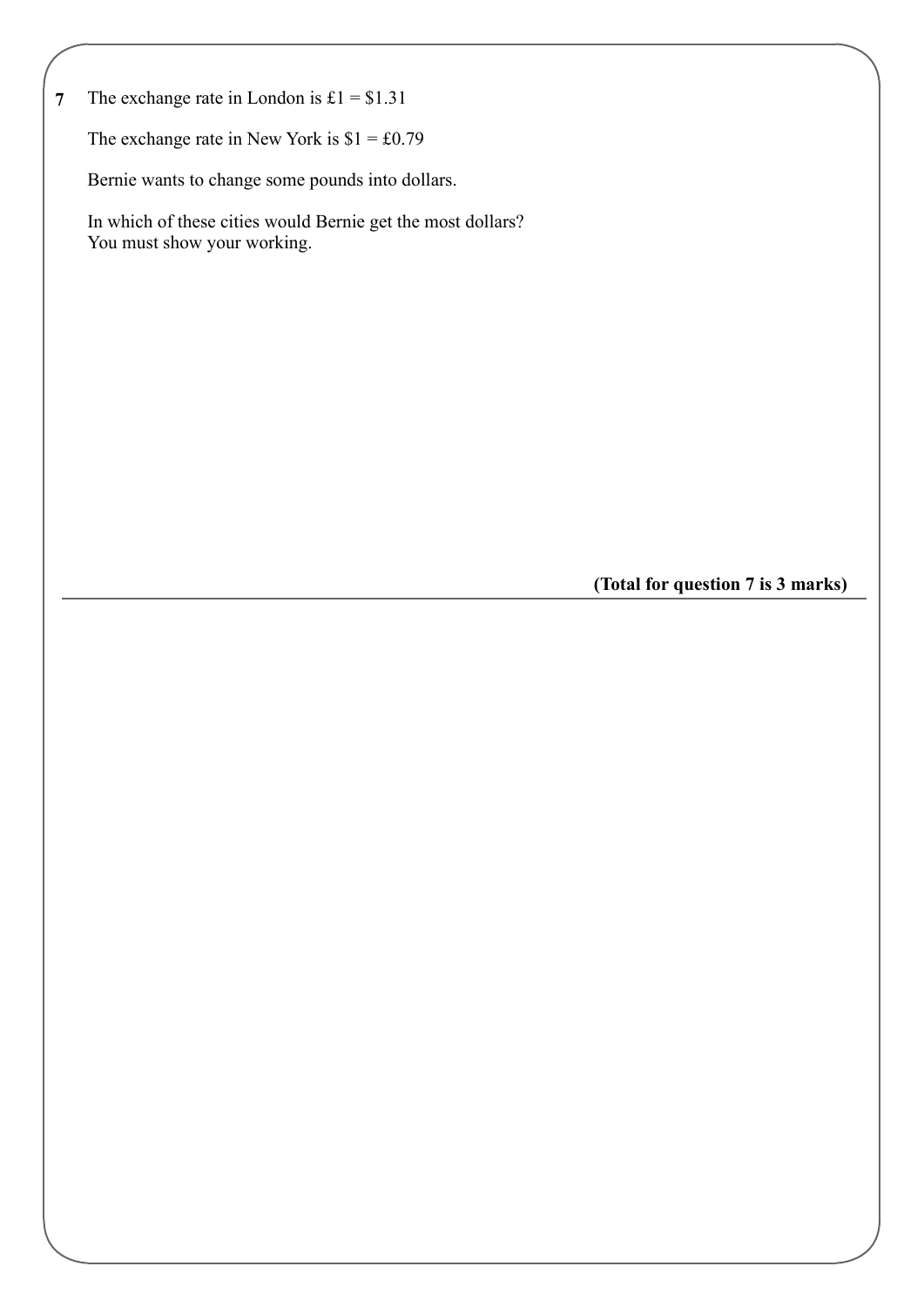| 8 | Each year Rose buys an annual ticket for his train journey to work.                                                     |                                   |
|---|-------------------------------------------------------------------------------------------------------------------------|-----------------------------------|
|   | The price of Rose's ticket increased by 2% in 2017 and 3% in 2018.                                                      |                                   |
|   | The ticket cost £2534 in 2018.                                                                                          |                                   |
|   | What was the price of the ticket in 2016?                                                                               |                                   |
|   |                                                                                                                         |                                   |
|   |                                                                                                                         |                                   |
|   |                                                                                                                         |                                   |
|   |                                                                                                                         |                                   |
|   |                                                                                                                         |                                   |
|   |                                                                                                                         |                                   |
|   |                                                                                                                         |                                   |
|   |                                                                                                                         |                                   |
|   |                                                                                                                         | (Total for question 8 is 3 marks) |
| 9 | Last year Patrick paid £2534 for his annual train ticket.<br>This year he has to pay £2612 for his annual train ticket. |                                   |
|   | Work out the percentage increase in the cost of his train ticket.<br>Give your answer correct to 3 significant figures. |                                   |
|   |                                                                                                                         |                                   |
|   |                                                                                                                         |                                   |
|   |                                                                                                                         |                                   |
|   |                                                                                                                         |                                   |
|   |                                                                                                                         |                                   |
|   |                                                                                                                         |                                   |
|   |                                                                                                                         |                                   |
|   |                                                                                                                         | $\frac{0}{0}$                     |
|   |                                                                                                                         | (Total for question 9 is 3 marks) |
|   |                                                                                                                         |                                   |
|   |                                                                                                                         |                                   |
|   |                                                                                                                         |                                   |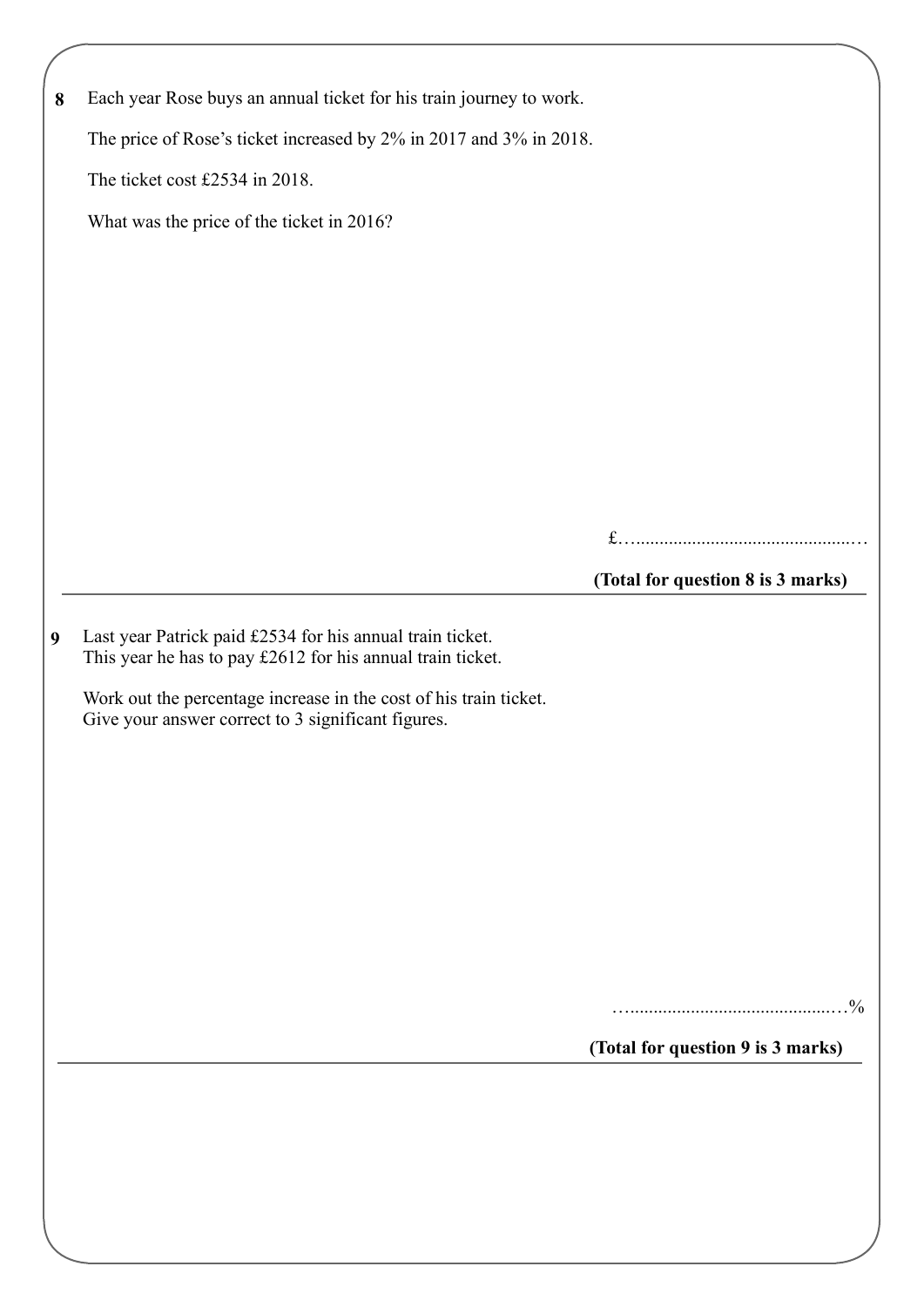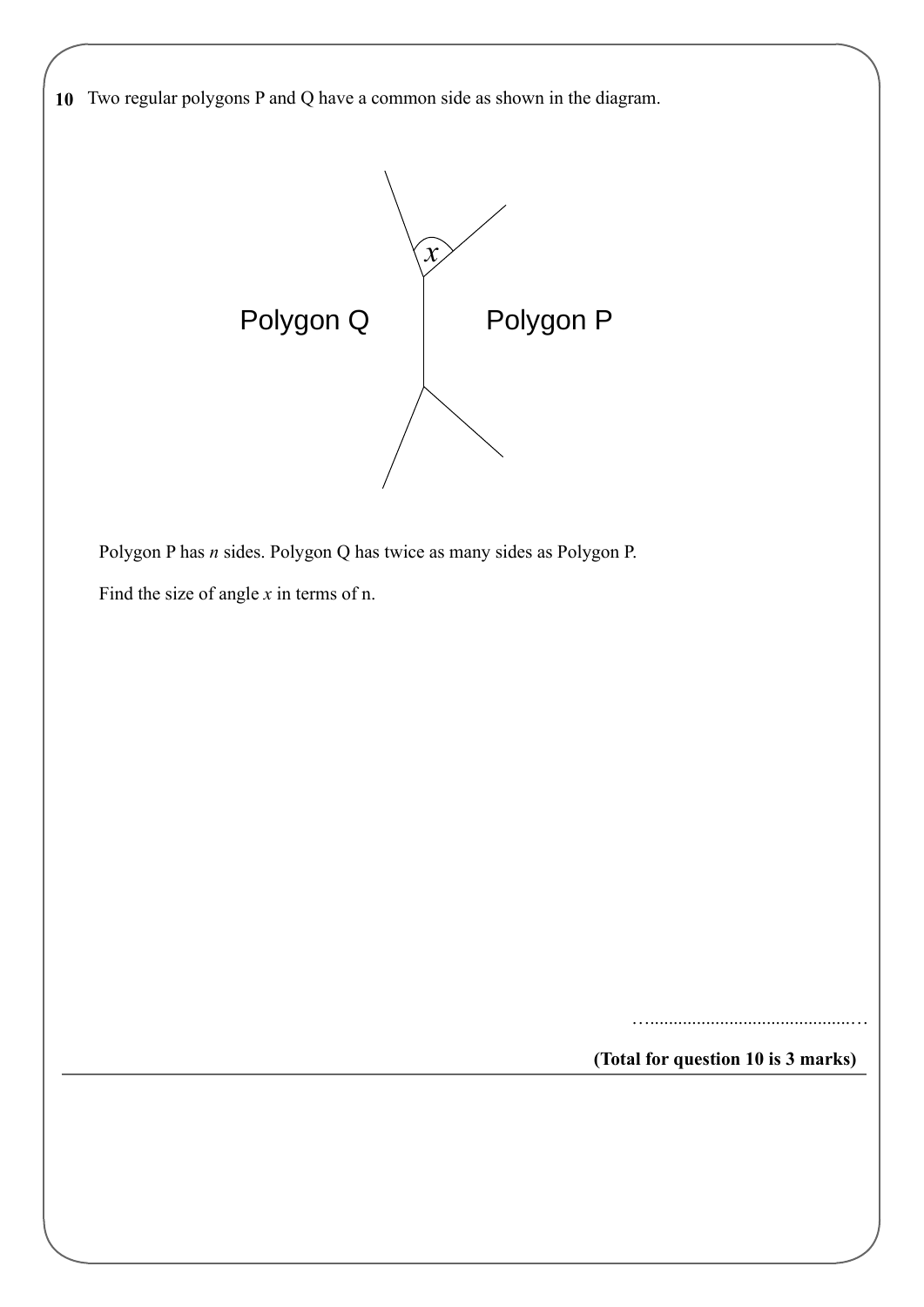**11** Liquid **A** has a density of 1.2 g/cm<sup>3</sup>

150 cm<sup>3</sup> of Liquid A is mixed with some of Liquid **B** to make Liquid C.

Liquid C has a mass of 210 g and a density of 1.12  $g/cm<sup>3</sup>$ 

Find the density of Liquid **B**.

………………………………………g/cm<sup>3</sup>

**(Total for question 11 is 3 marks)**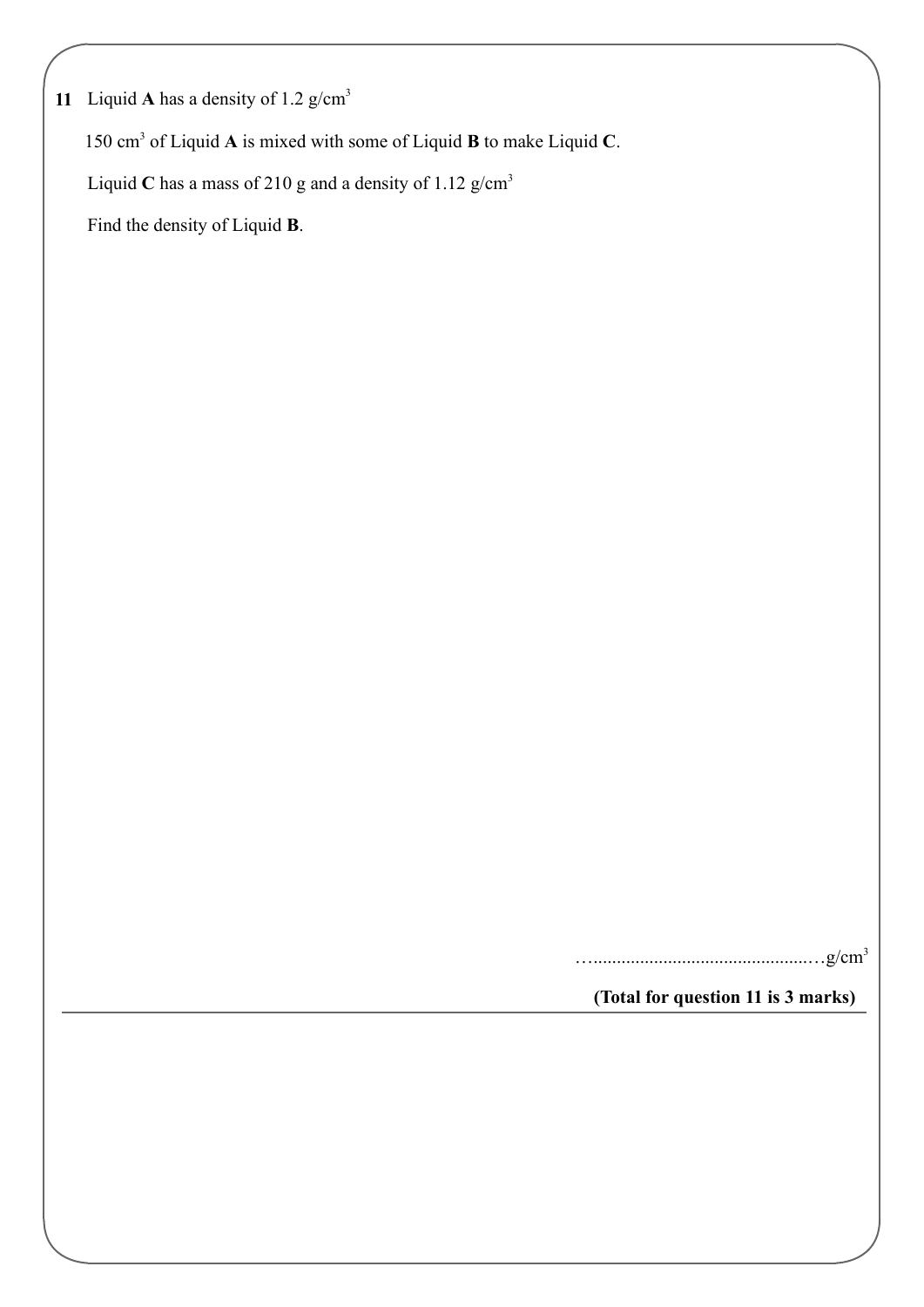**12** Emma has a bag containing a large number of beads. She wants to find an estimate for the number of beads in the bag.

 Emma takes a sample of 50 beads from the bag. She marks each bead with a black cross and then puts the beads back in the bag.

 Emma shakes the bag. She now takes another sample of 50 beads from the bag.

6 of these beads have been marked with a black cross.

Work out an estimate for the total number of beads in the bag.

**(Total for question 12 is 2 marks)** …..............................................…

**13** A radioactive substance decays by *x* % each day. After 8 days half of the substance has decayed. Find the value of *x*. Give your answer to 1 decimal place.

**(Total for question 13 is 3 marks)**

…..............................................…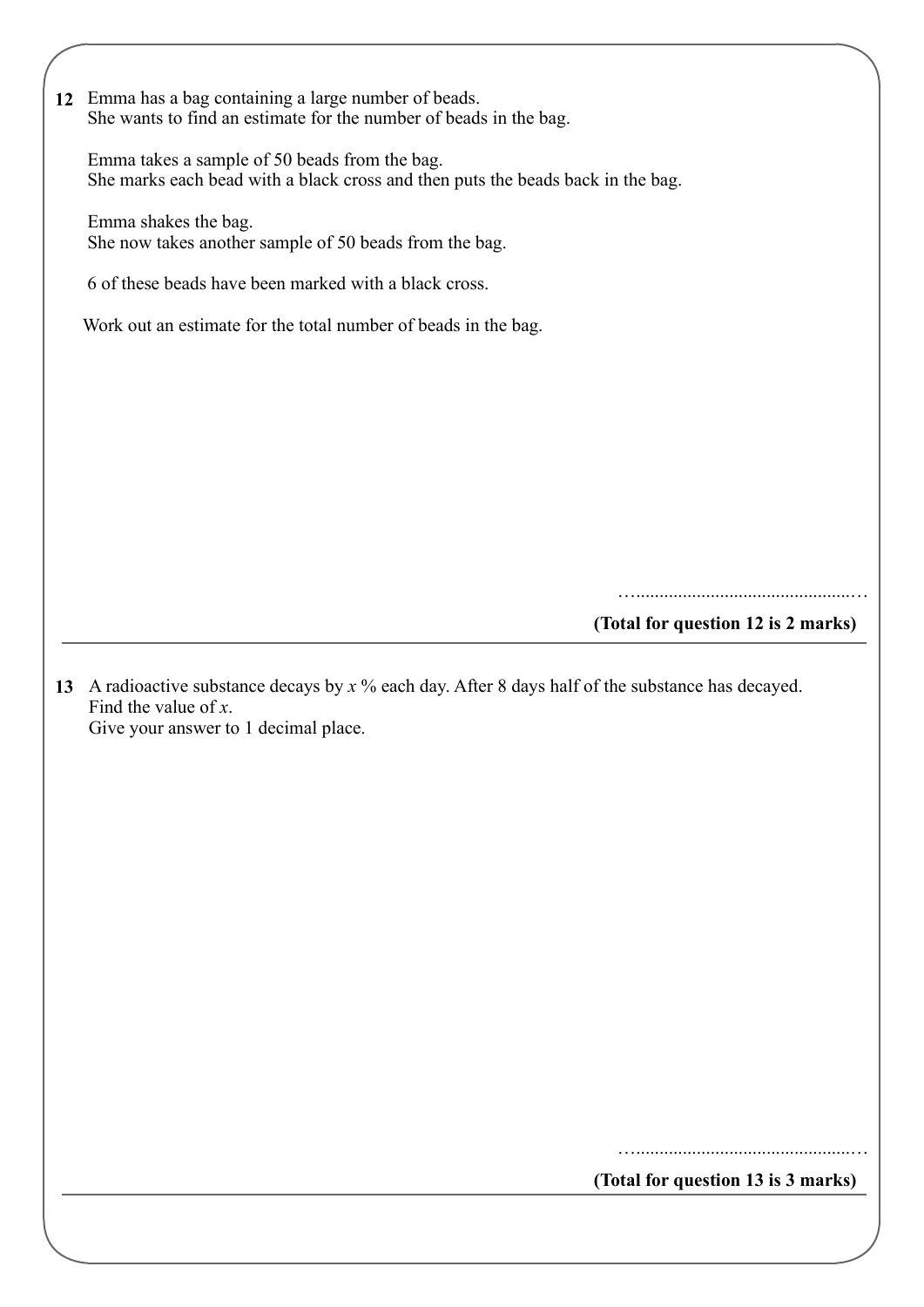| 14 (a) Expand and simplify $(x+5)(x+3)(x-4)$         |                                    |
|------------------------------------------------------|------------------------------------|
|                                                      |                                    |
|                                                      |                                    |
|                                                      |                                    |
|                                                      |                                    |
|                                                      |                                    |
| (b) Solve $3x^2 - 5x - 7 = 0$                        | (3)                                |
| Give your solutions correct to 3 significant figures |                                    |
|                                                      |                                    |
|                                                      |                                    |
|                                                      |                                    |
|                                                      |                                    |
|                                                      | (3)                                |
|                                                      | (Total for question 14 is 6 marks) |
|                                                      |                                    |
|                                                      |                                    |
|                                                      |                                    |
|                                                      |                                    |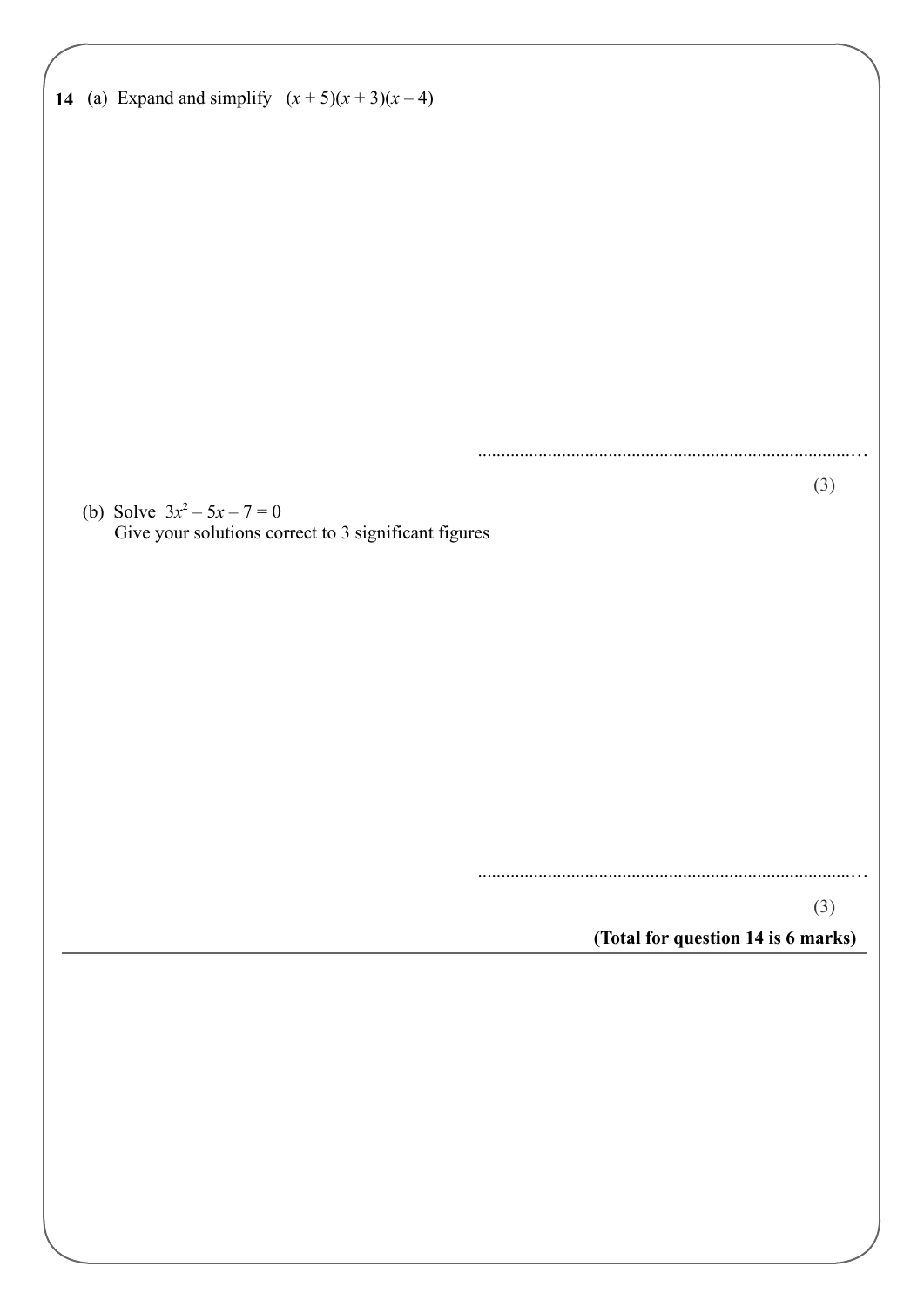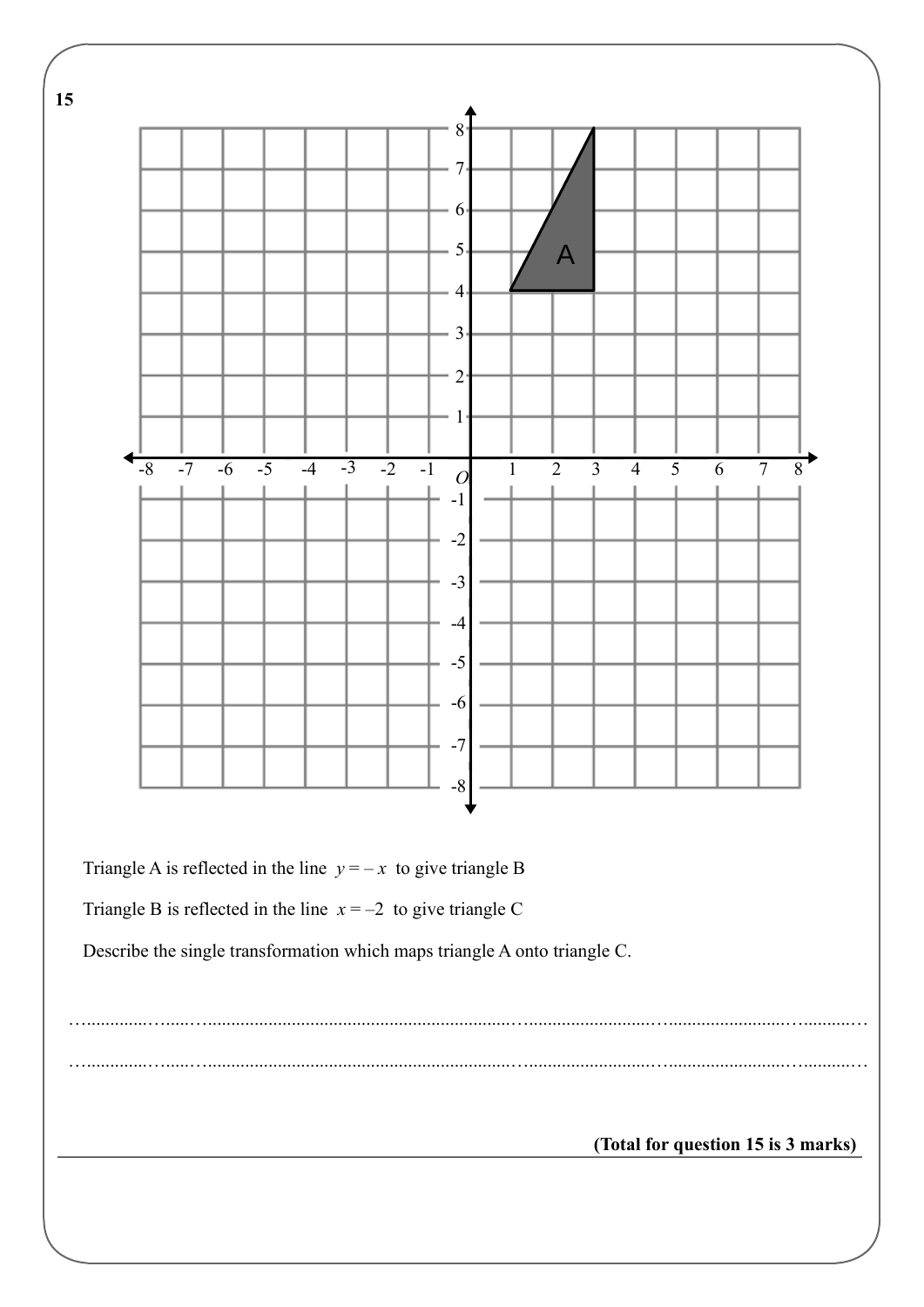|  |                |                                                     |                                                                             | 16 Prove algebraically that the recurring decimal $0.\overline{3}1\overline{5}$ can be written as $\frac{35}{111}$ |                                    |  |
|--|----------------|-----------------------------------------------------|-----------------------------------------------------------------------------|--------------------------------------------------------------------------------------------------------------------|------------------------------------|--|
|  |                |                                                     |                                                                             |                                                                                                                    |                                    |  |
|  |                |                                                     |                                                                             |                                                                                                                    |                                    |  |
|  |                |                                                     |                                                                             |                                                                                                                    |                                    |  |
|  |                |                                                     |                                                                             |                                                                                                                    |                                    |  |
|  |                |                                                     |                                                                             |                                                                                                                    |                                    |  |
|  |                |                                                     |                                                                             |                                                                                                                    |                                    |  |
|  |                |                                                     |                                                                             |                                                                                                                    |                                    |  |
|  |                |                                                     |                                                                             |                                                                                                                    |                                    |  |
|  |                |                                                     |                                                                             |                                                                                                                    |                                    |  |
|  |                |                                                     |                                                                             |                                                                                                                    |                                    |  |
|  |                |                                                     |                                                                             |                                                                                                                    |                                    |  |
|  |                |                                                     |                                                                             |                                                                                                                    |                                    |  |
|  |                |                                                     |                                                                             |                                                                                                                    |                                    |  |
|  |                |                                                     |                                                                             |                                                                                                                    | (Total for question 16 is 2 marks) |  |
|  |                |                                                     |                                                                             |                                                                                                                    |                                    |  |
|  |                | Here are the first 5 terms of a quadratic sequence. |                                                                             |                                                                                                                    |                                    |  |
|  |                |                                                     |                                                                             |                                                                                                                    |                                    |  |
|  |                |                                                     |                                                                             |                                                                                                                    |                                    |  |
|  |                |                                                     |                                                                             |                                                                                                                    |                                    |  |
|  | $\mathfrak{S}$ | 11                                                  | 22                                                                          | 38                                                                                                                 | 59                                 |  |
|  |                |                                                     | Find an expression, in terms of $n$ , for the $n$ th term of this sequence. |                                                                                                                    |                                    |  |
|  |                |                                                     |                                                                             |                                                                                                                    |                                    |  |
|  |                |                                                     |                                                                             |                                                                                                                    |                                    |  |
|  |                |                                                     |                                                                             |                                                                                                                    |                                    |  |
|  |                |                                                     |                                                                             |                                                                                                                    |                                    |  |
|  |                |                                                     |                                                                             |                                                                                                                    |                                    |  |
|  |                |                                                     |                                                                             |                                                                                                                    |                                    |  |
|  |                |                                                     |                                                                             |                                                                                                                    |                                    |  |
|  |                |                                                     |                                                                             |                                                                                                                    |                                    |  |
|  |                |                                                     |                                                                             |                                                                                                                    |                                    |  |
|  |                |                                                     |                                                                             |                                                                                                                    |                                    |  |
|  |                |                                                     |                                                                             |                                                                                                                    |                                    |  |
|  |                |                                                     |                                                                             |                                                                                                                    |                                    |  |
|  |                |                                                     |                                                                             |                                                                                                                    |                                    |  |
|  |                |                                                     |                                                                             |                                                                                                                    |                                    |  |
|  |                |                                                     |                                                                             |                                                                                                                    |                                    |  |
|  |                |                                                     |                                                                             |                                                                                                                    |                                    |  |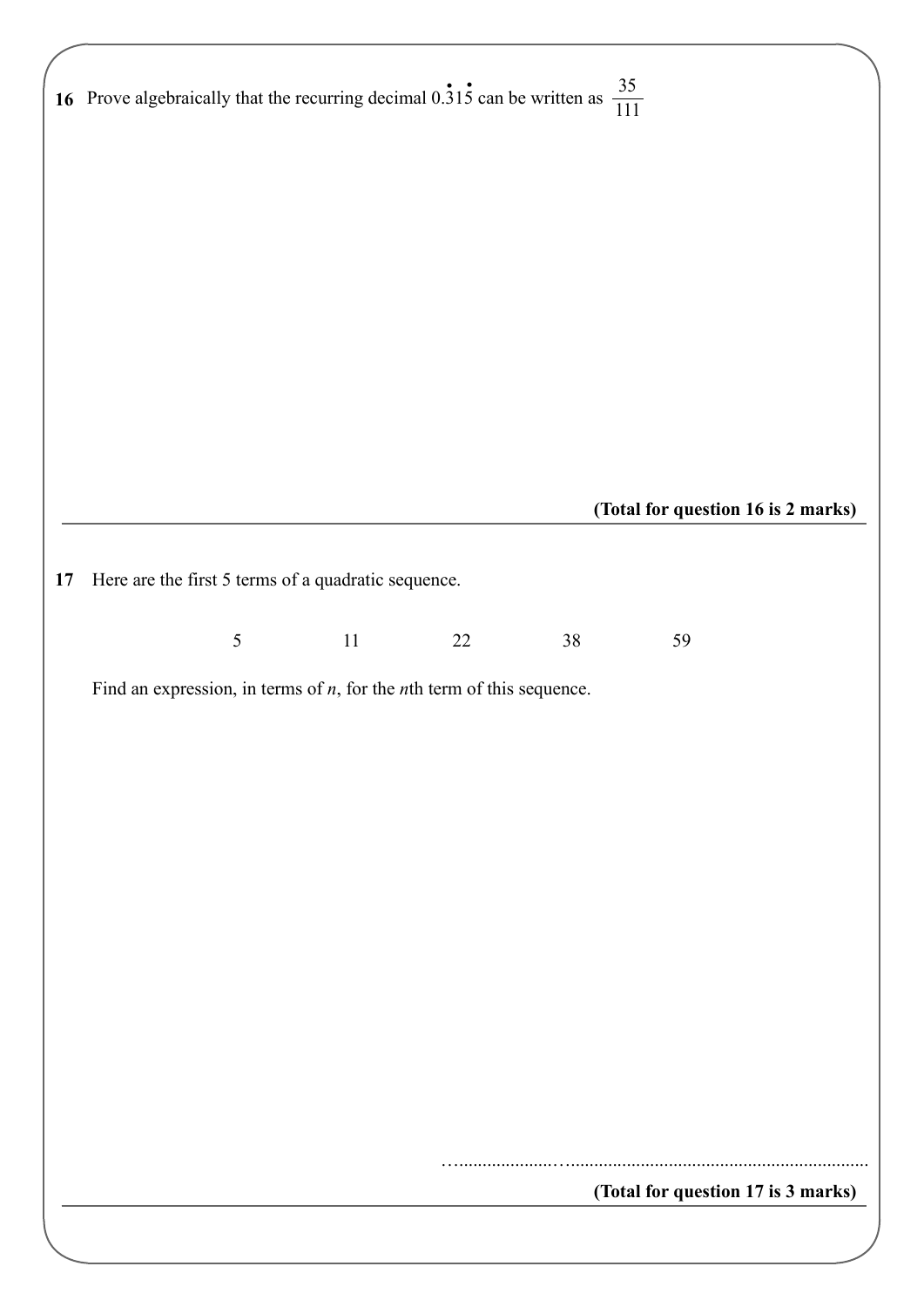**18** The table shows information about the weight of 60 pigs.

| Weight (kg)            | Frequency |
|------------------------|-----------|
| $60 < w \leqslant 75$  | Ÿ         |
| $75 < w \leqslant 85$  | 16        |
| $85 < w \leqslant 90$  | 25        |
| $90 < w \leqslant 110$ | 10        |

(a) On the grid, draw a histogram for the information in the table.

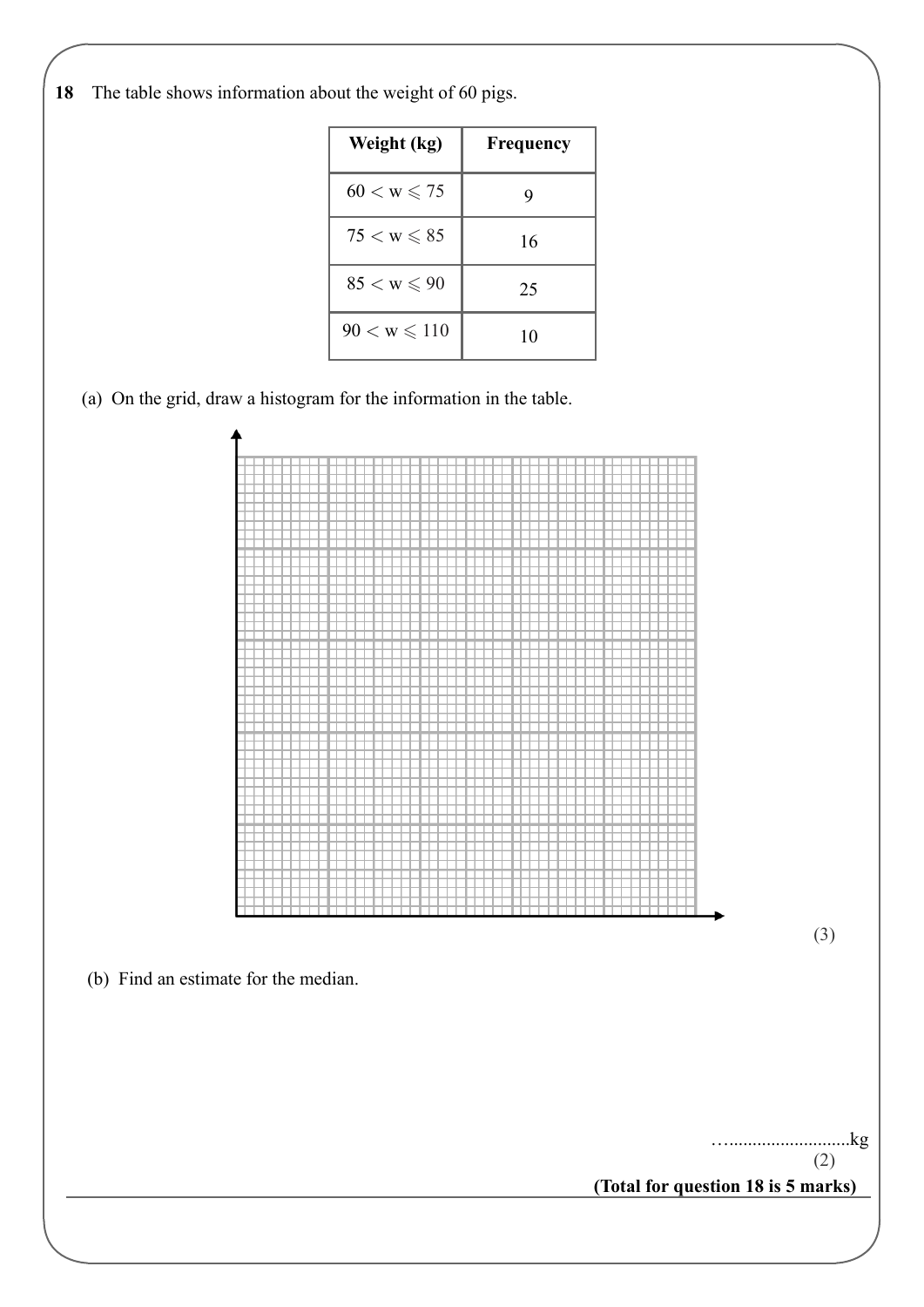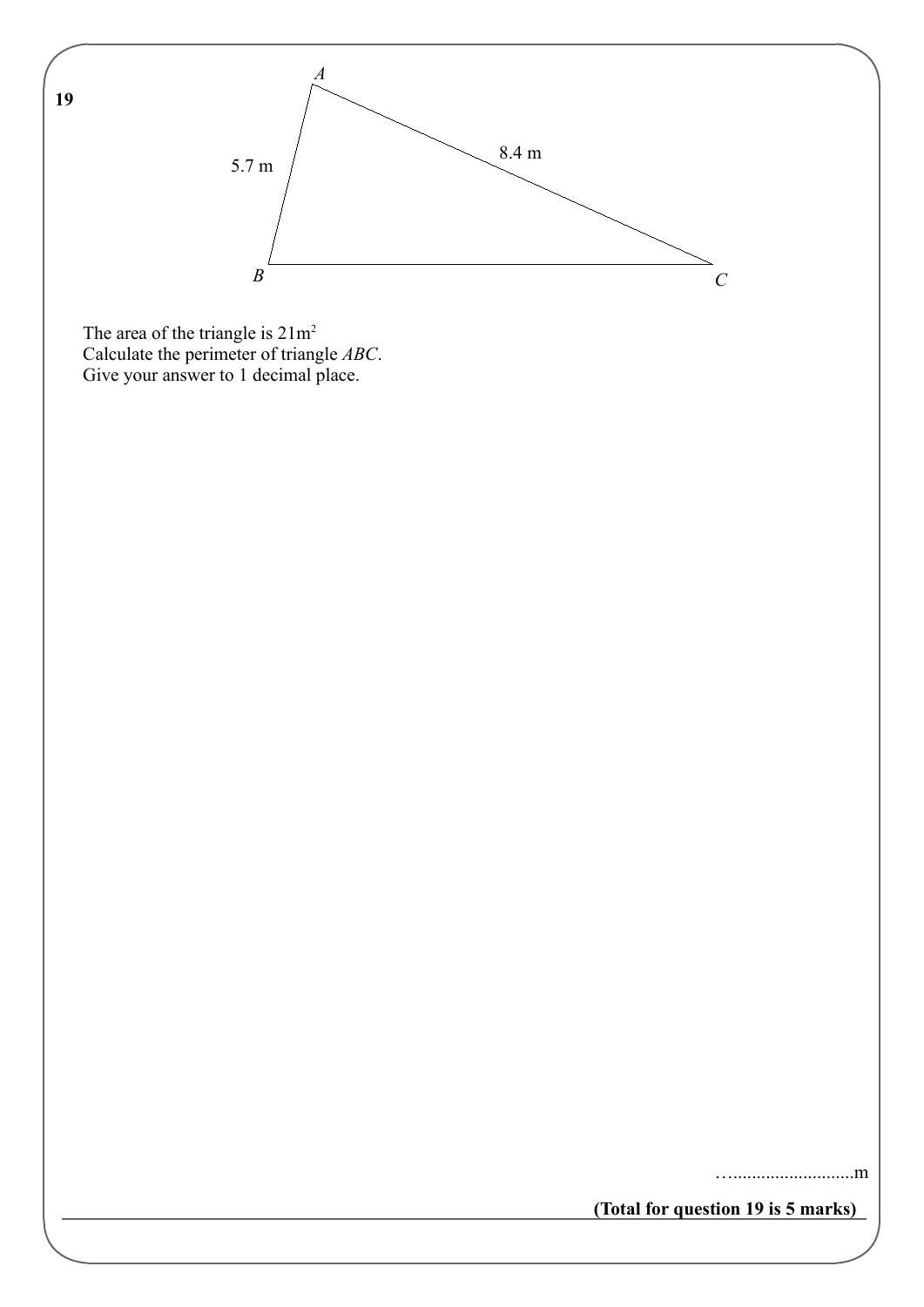**20 20** (a) Show that the equation  $x^3 - 4x^2 + 1 = 0$  has a solution between  $x = 3$  and  $x = 4$ 

(b) Show that the equation  $x^3 - 4x^2 + 1 = 0$  can be rearranged to give:  $x = \sqrt[3]{4x^2 - 1}$ 

(c) Starting with  $x_0 = 4$ , use the iteration formula  $x_{n+1} = \sqrt[3]{4x_n^2 - 1}$  to find the value of  $x_2$ 

Give your answer to 3 decimal places.

…................................ (3)

(2)

(1)

**(Total for question 20 is 6 marks)**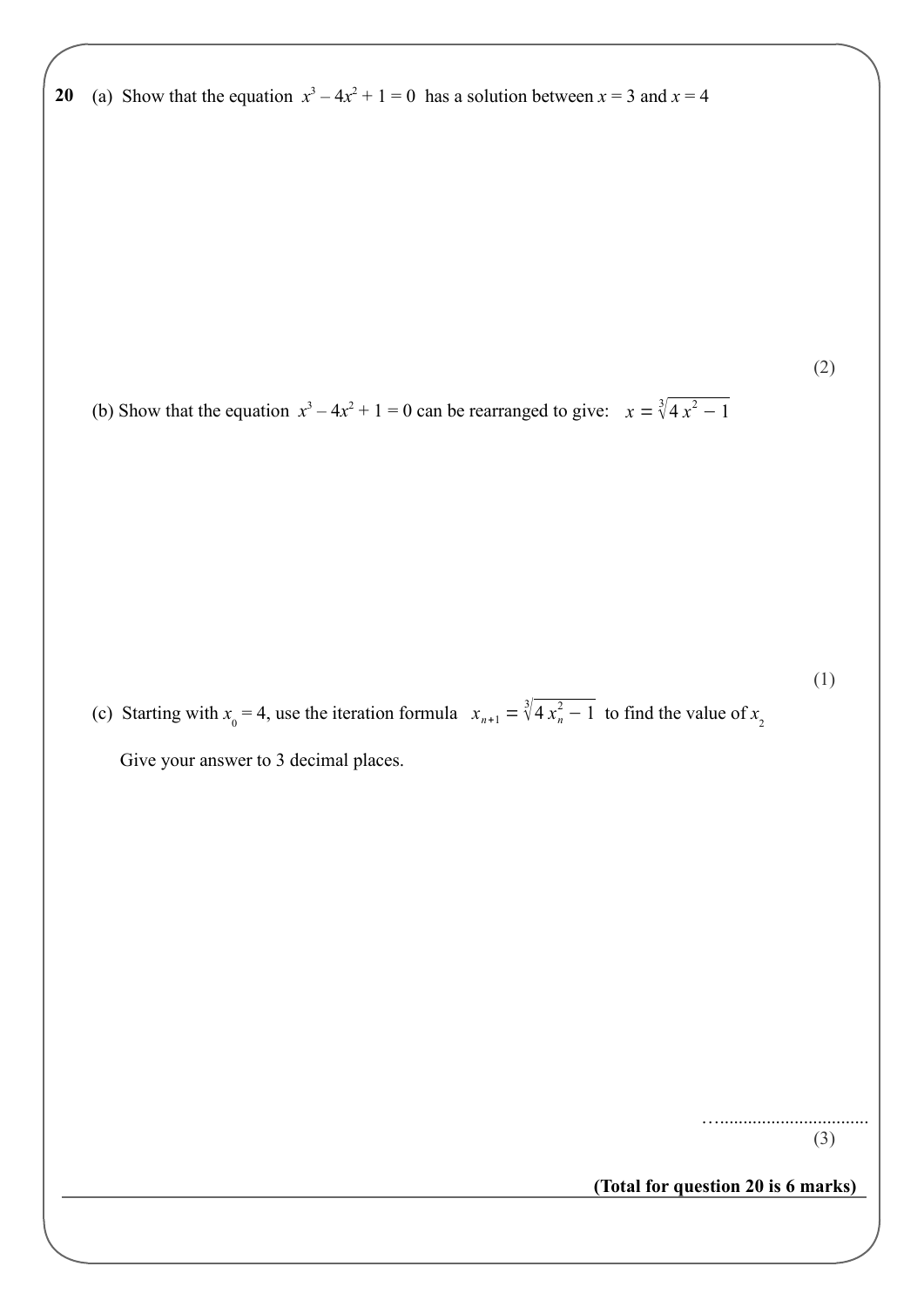21 
$$
f = \frac{\sqrt{g}}{h}
$$
  $g = 12.5$  correct to 3 significant figures  
\n $h = 15.02$  correct to 4 significant figures

 $\mathbf{I}$  By considering bounds, work out the value of *f* to a suitable degree of accuracy. Give a reason for your answer.

**(Total for question 21 is 5 marks)**

............................................